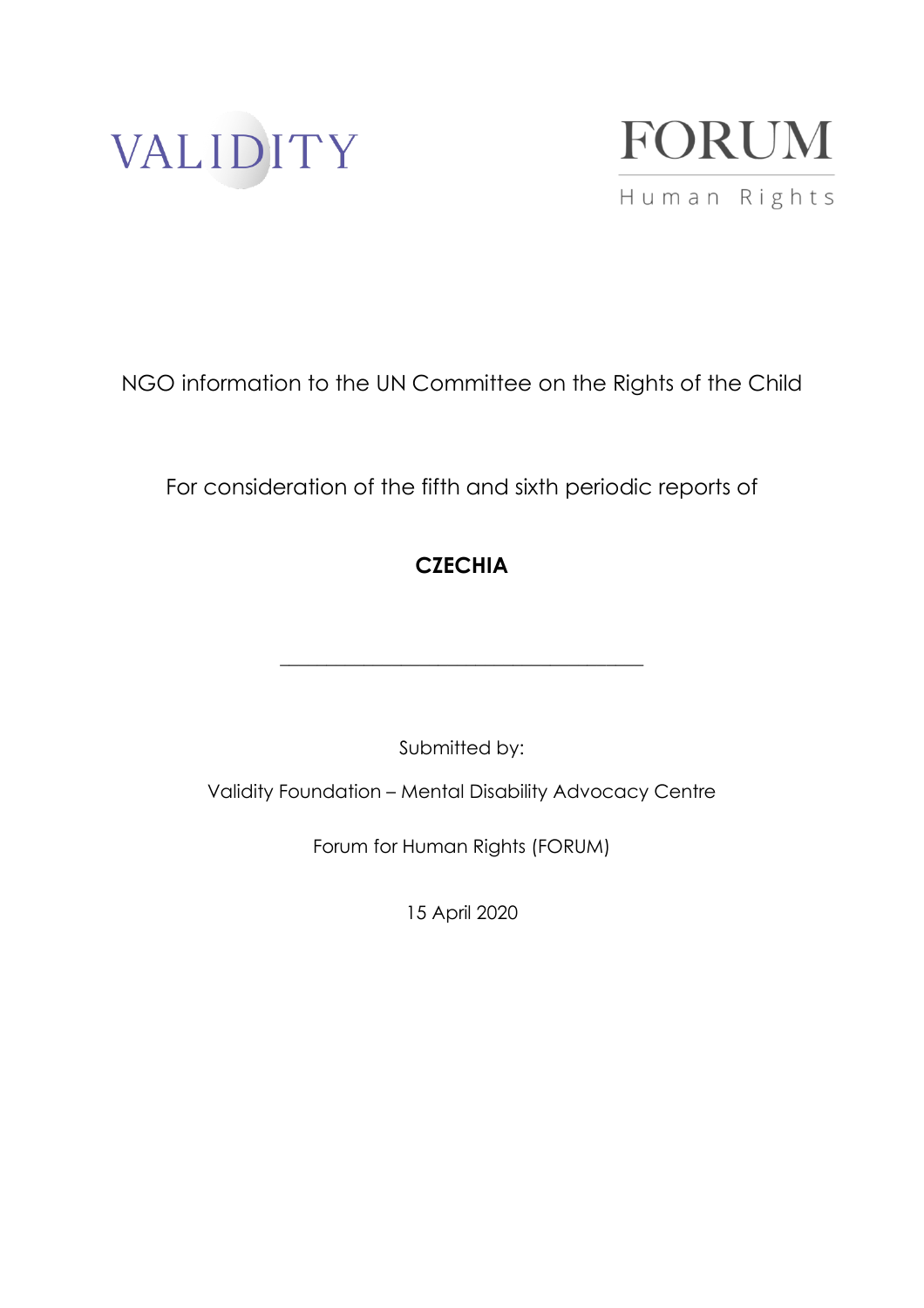# **I. OVERVIEW**

- 1. This written submission provides an outline of issues of concern with regard to the Czechia's compliance with the provisions of the Convention on the Rights of the Child (hereinafter "the CRC"), with particular focus on the enjoyment of those rights by **children with intellectual and psychosocial disabilities**. The purpose of the submission is to assist the UN Committee on the Rights of the Child (hereinafter the "Committee") with its consideration of the Czechia's Fifth and Sixth Periodic Reports (hereinafter "Government Report") in the compilation of the Committee's Concluding Observations.
- 2. The submission has been written by Forum for Human Rights (FORUM) and is supported by Validity.
- 3. **FORUM** is an international human rights organisation active in the Central European region. It provides support to domestic and international human rights organisations in advocacy and litigation and also leads domestic and international litigation activities. FORUM has been supporting a number of cases pending before domestic judicial authorities and before the European Court of Human Rights. FORUM has authored and co-authored a number of reports and has provided information to UN and Council of Europe bodies on the situation in the Central European region, especially in Slovakia and the Czech Republic. For more information, please visit [www.forumhr.eu.](http://www.forumhr.eu/)
- 4. **Validity Foundation** Mental Disability Advocacy Centre is an international human rights organisation which uses legal strategies to promote, protect and defend the human rights of adults and children with intellectual and psychosocial disabilities. Validity's vision is a world of equality where emotional, mental and learning differences are valued equally; where the inherent autonomy and dignity of each person is fully respected; and where human rights are realised for all persons without discrimination of any form. Validity holds participatory status at the Council of Europe, and special consultative status at ECOSOC. For more information, please visit [www.validity.ngo.](http://www.validity.ngo/)

# **II. SPECIFIC COMMENTS**

# **(a) Institutionalisation of children with disabilities under 3 years of age**

*5.* Despite convincing scientific evidence of the harm that institutional care can cause to very young children, Czechia **still institutionalises them**. Children under the age of 3 with specific needs or in a specific situation where alternative care is not available are regularly placed into early childhood medical care institutions ("*dětské domovy pro děti do 3 let věku"* or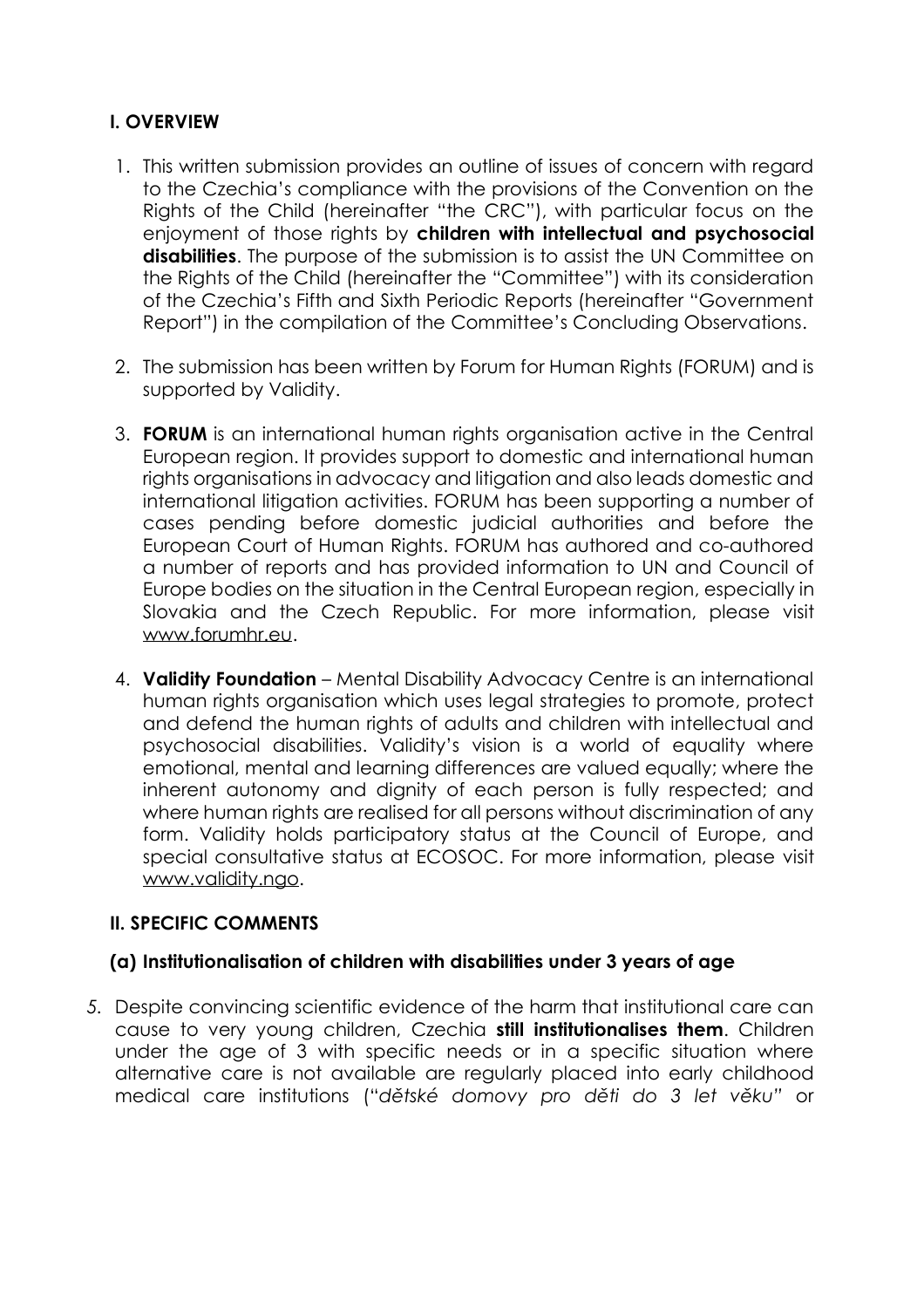| "kojenecké ústavy"). This practice is based on Sections 43 and 44 of the Health |  |
|---------------------------------------------------------------------------------|--|
| Care Act no. 372/2011.                                                          |  |

|                                |                          | 2010 | 2011 | 2012 | 2013 | 2014 | 2015 | 2016 | 2017 | 2018  |
|--------------------------------|--------------------------|------|------|------|------|------|------|------|------|-------|
| Number of<br>institutions      |                          | 34   | 34   | 33   | 33   | 33   | 31   | 28   | 27   | 27    |
| Number of places               |                          | 1963 | 1783 | 1700 | 1638 | 1571 | 1470 | 1396 | 1309 | 1270  |
| Number of admitted<br>children |                          | 2077 | 2131 | 1932 | 1740 | 1606 | 1666 | 1559 | 1490 | 1474  |
| Including                      | with<br>special<br>needs | 358  | 710  | 720  | 698  | 714  | 694  | 681  | 708  | 721   |
|                                | Roma                     | 433  | 403  | 446  | 445  | 398  | 406  | 349  | 347  | $X^2$ |
|                                | abused                   | 55   | 78   | 66   | 59   | 57   | 80   | 74   | 48   | 55    |
| ground<br>for                  | health<br>reasons        | 743  | 958  | 881  | 701  | 567  | 567  | 489  | 546  | 570   |
| admission                      | health $+$<br>social     | 380  | 440  | 345  | 425  | 487  | 531  | 520  | 361  | 420   |
|                                | social                   | 954  | 733  | 706  | 614  | 552  | 568  | 550  | 583  | 484   |

*6.* Available official data<sup>3</sup> show that since 2010, the number of places in these institutions has gradually decreased, from 1,963 places in 2010 to 1,470 in 2015. There has been a decrease in the number of institutionalised infants, from 2,077 in 2010 to 1,666 in 2015. At the same time, the number of institutionalised Romani children remained almost the same: 433 in 2010, compared to 406 in 2015. The same applies to children with disabilities: 710 in 2011 compared to 694 in 2015. Moreover, reasons for admission show that the vast majority of children are admitted either solely for health reasons (958 in 2011, decreasing to 567 in 2015) or for social reasons (954 in 2010 to 568 in 2015). The data also clearly shows that in 2014, there were 8,285 children in total raised in state

<sup>2</sup> The Government stopped collecting data concerning Romani children (sic!).

<sup>3</sup> Data collected by the Institute of Health Information and Statistics of the Czech Republic and provided to FORUM on the basis of a request for information under the Act on Free Access to Information. Official Government data are also available online at:

[https://www.uzis.cz/res/f/008303/nzis-rep-2019-k33-a410-detske-domovy-pro-deti-do-3-let-veku-a](https://www.uzis.cz/res/f/008303/nzis-rep-2019-k33-a410-detske-domovy-pro-deti-do-3-let-veku-a-detska-centra-2018.pdf)[detska-centra-2018.pdf](https://www.uzis.cz/res/f/008303/nzis-rep-2019-k33-a410-detske-domovy-pro-deti-do-3-let-veku-a-detska-centra-2018.pdf)

<sup>1</sup> The substantive ground for institutionalisation is found in Section 43 § 1 of the Health Care Act, which reads as follows: *"Children homes for children below the age of 3 provide health care services and care* to children usually until 3 years of age who cannot grow up in a family environment, who are especially *ill-treated, neglected and abused and endangered in their development by the inappropriate social environment or to children with disabilities. The care means providing nutrition, accommodation, clothing and educational activity."*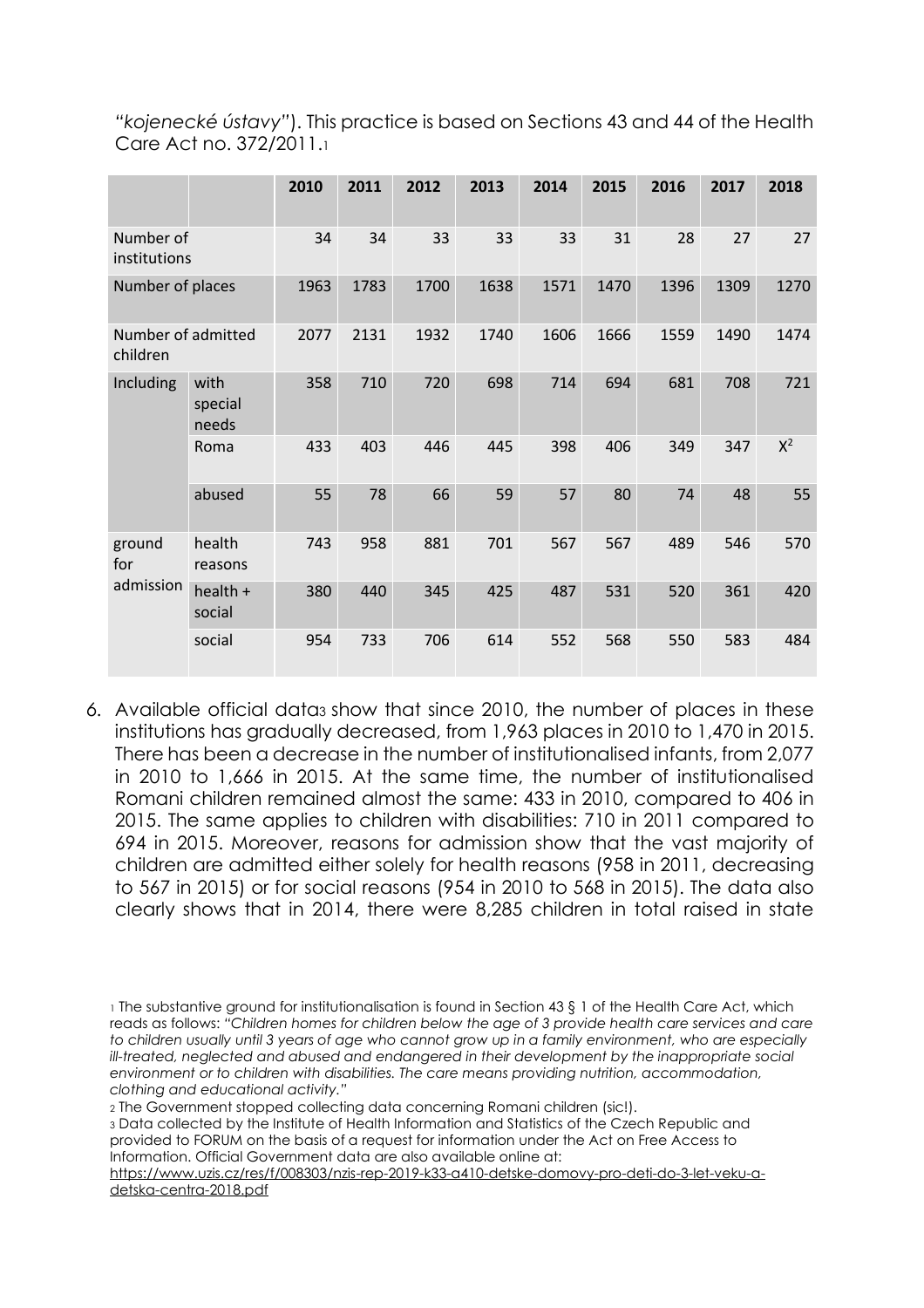institutions which meant a slight decrease compared to 2013.<sup>4</sup> In 2018, out of 1,474 children in total admitted to these institutions, 570 children were admitted on the basis of health reasons and 420 health and social reasons. The same pattern is obvious also in 2017 and 2016.

- *7.* **It follows from the table above that Romani children and children with disabilities are grossly overrepresented.** Considering the data from the perspective of ethnicity and disability, Roma children consistently make up approximately 24% of all children placed in these early childhood care institutions for children under 3 years of age. Considering that approximately 1.4–2.8 %<sup>5</sup> of the population in the Czech Republic is Romani, this represents a significantly disproportionate number of institutionalised children. For children with disabilities, who consistently make up approximately 40% of the children in these institutions, the disproportionate representation appears to be even higher – children born with disabilities constitute approximately 4% of all children born in the Czech Republic.<sup>6</sup>
- *8.* The data shows an ongoing practice of institutionalisation of very young children based on the law which allows for routine placement in early childhood care institutions. Strikingly, it concerns predominantly the most vulnerable children in the population, namely Romani children and children with disabilities. This has been proven by the data collected by the Government's official authority. The Czech Ombudsperson moreover discovered that as many as 72 % of children are being institutionalised for more than six months. This institutional care was characterised by the Ombudsperson by these troubling words: "children have anything but love".<sup>7</sup>

#### **Recommendations:**

- **Adopt clear and comprehensive plan on deinstitutionalisation of early childhood care institutions;**
- **Amend the law to prohibit the institutionalisation of young children;**
- **Ensure available funding is not used on the refurbishment, renovation or construction of new institutional settings. Such funding should focus on the development of community-based services.**

# **(b) Segregation of children with disabilities in the system of alternative care**

<sup>5</sup> The unofficial data from: Minister for Human Rights, *The Roma Integration Concept 2010-2013*, available at: [http://ec.europa.eu/justice/discrimination/files/roma\\_czech\\_republic\\_strategy\\_en.pdf.](http://ec.europa.eu/justice/discrimination/files/roma_czech_republic_strategy_en.pdf) See also European Commission, An EU *Framework for National Roma Integration Strategies up to 2020, Annex*: available at:<http://eur-lex.europa.eu/LexUriServ/LexUriServ.do?uri=COM:2011:0173:FIN:EN:PDF> <sup>6</sup> The statistics are available online in Czech:

[http://vozickar.com/statistici-pres-milion-lidi-v-ceske-republice-ma-zdravotni-postizeni/.](http://vozickar.com/statistici-pres-milion-lidi-v-ceske-republice-ma-zdravotni-postizeni/)

<sup>4</sup> Report on state of human rights in the Czech Republic/Zpráva o stavu lidských práv v České republice v roce 2015, p. 62, available at: [https://www.vlada.cz/cz/ppov/rlp/dokumenty/zpravy-lidska-prava](https://www.vlada.cz/cz/ppov/rlp/dokumenty/zpravy-lidska-prava-cr/zprava-o-stavu-lidskych-prav-v-ceske-republice-v-roce-2015-147918/)[cr/zprava-o-stavu-lidskych-prav-v-ceske-republice-v-roce-2015-147918/.](https://www.vlada.cz/cz/ppov/rlp/dokumenty/zpravy-lidska-prava-cr/zprava-o-stavu-lidskych-prav-v-ceske-republice-v-roce-2015-147918/)

<sup>7</sup> Public Defender of Rights Report on systematic visits of health care facilities, including institutions for children under three, fn. 7, p. 60.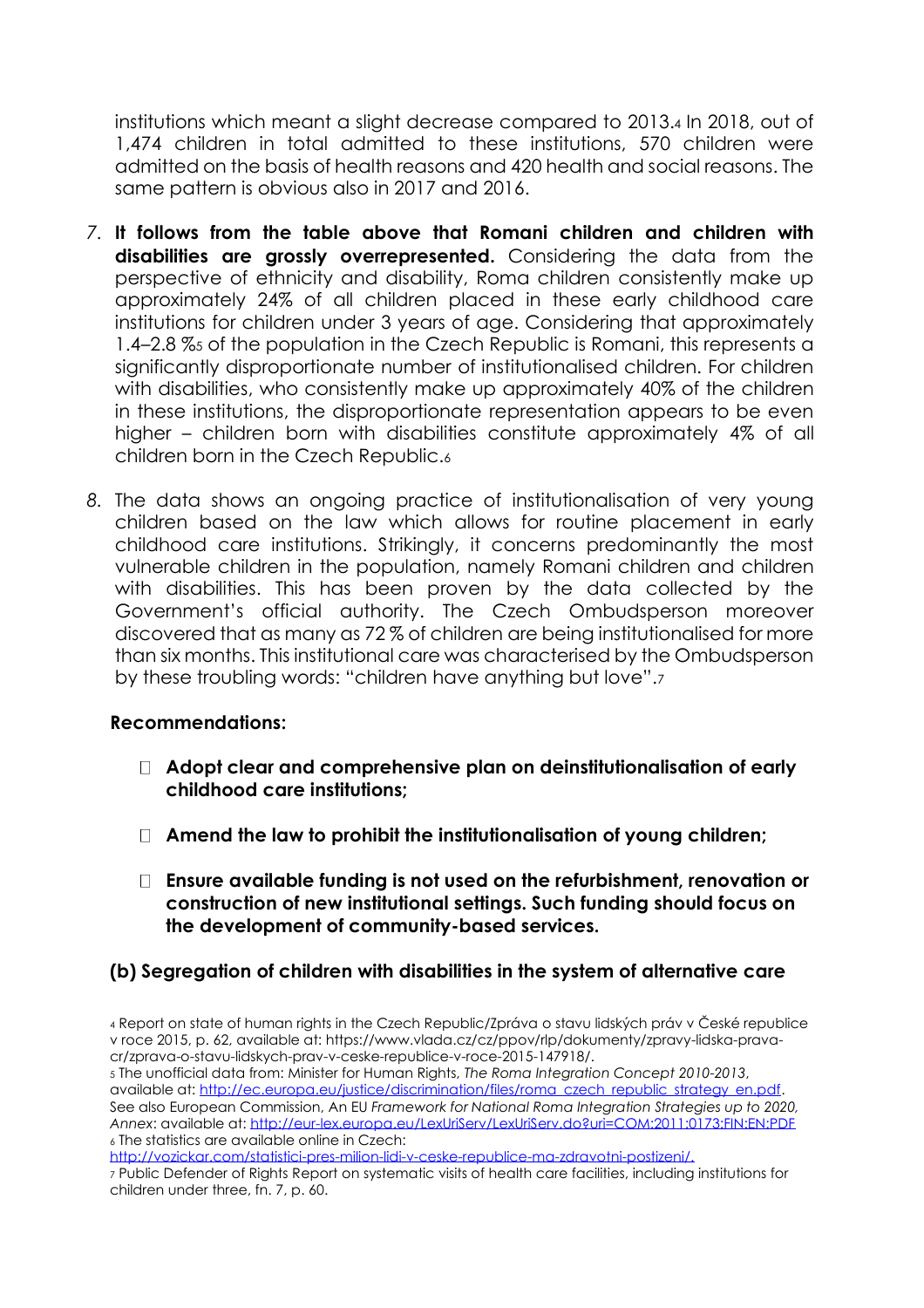- 9. Institutionalisation of children *per se* contradicts the rights to family life and social inclusion of children with disabilities whatever the type of institution. In General Comment No. 5, the UN Committee on the Rights of Persons with Disabilities unequivocally states that "[f]or children, the core of the right to be included in the community entails a right to grow up in a family" (para 37). Similarly, the CRC Committee recently urged another State party in the Central European Region "[t]o urgently phase out the institutionalization of children while redirecting funds towards families to promote and support care in a family environment" (CRC/C/HUN/CO/6, para 28(a)).
- 10.Children with disabilities in Czechia face in the system of alternative care in addition to their institutionalisation in early childhood medical care institutions another form of direct discrimination which is the existence of institutions where only children with disabilities may be placed. These institutions are social care homes for people with disabilities a who are designed, according to law, for both adults and children.
- 11.The legal possibility to place children with disabilities to social care homes has fatal consequences for these children. The most significant is the fact that children may be placed into these institutions on basis of a contract concluded between the child´s parents and the institution which is not subjected to any public control. The child thus may be institutionalised without any supervision of the child public protection system which must be made aware about the placement not earlier than after 6 months from the moment of the child's admission<sup>9</sup>. Children with disabilities are therefore deprived of all traditional safeguards available to children without disabilities in case that the child´s family needs support in the area of care for the child, including the principle of reasonableness and subsidiarity, the priority of providing support to the family in order to avoid the need for alternative care and the priority of alternative family-based care to alternative residential care10.
- 12.Furthermore, the existence of parallel system of institutions for children with disabilities deprive these children of the benefits of requirements for the number of the staff and the maximum capacity of the institution that exist in the general system of residential alternative care. For instance, in institutions designed for children requiring emergency care there must be one carer for a maximum of 4 children, the maximum capacity of the institution is set forth at the number of 28 children.<sup>11</sup> The maximum capacity of long term institutions is 48 children<sup>12</sup> and the ministerial decree provides

<sup>11</sup> § 42 (3) and (4) of the Act no. 359/1999.

<sup>8</sup> Operating according to the Act no. 108/2006, § 48.

<sup>9</sup> § 6 (f) of the Act no. 359/1999.

<sup>10</sup> § 9a of the Act no. 359/1999.

<sup>12</sup> § 4 of the Act no. 109/2002.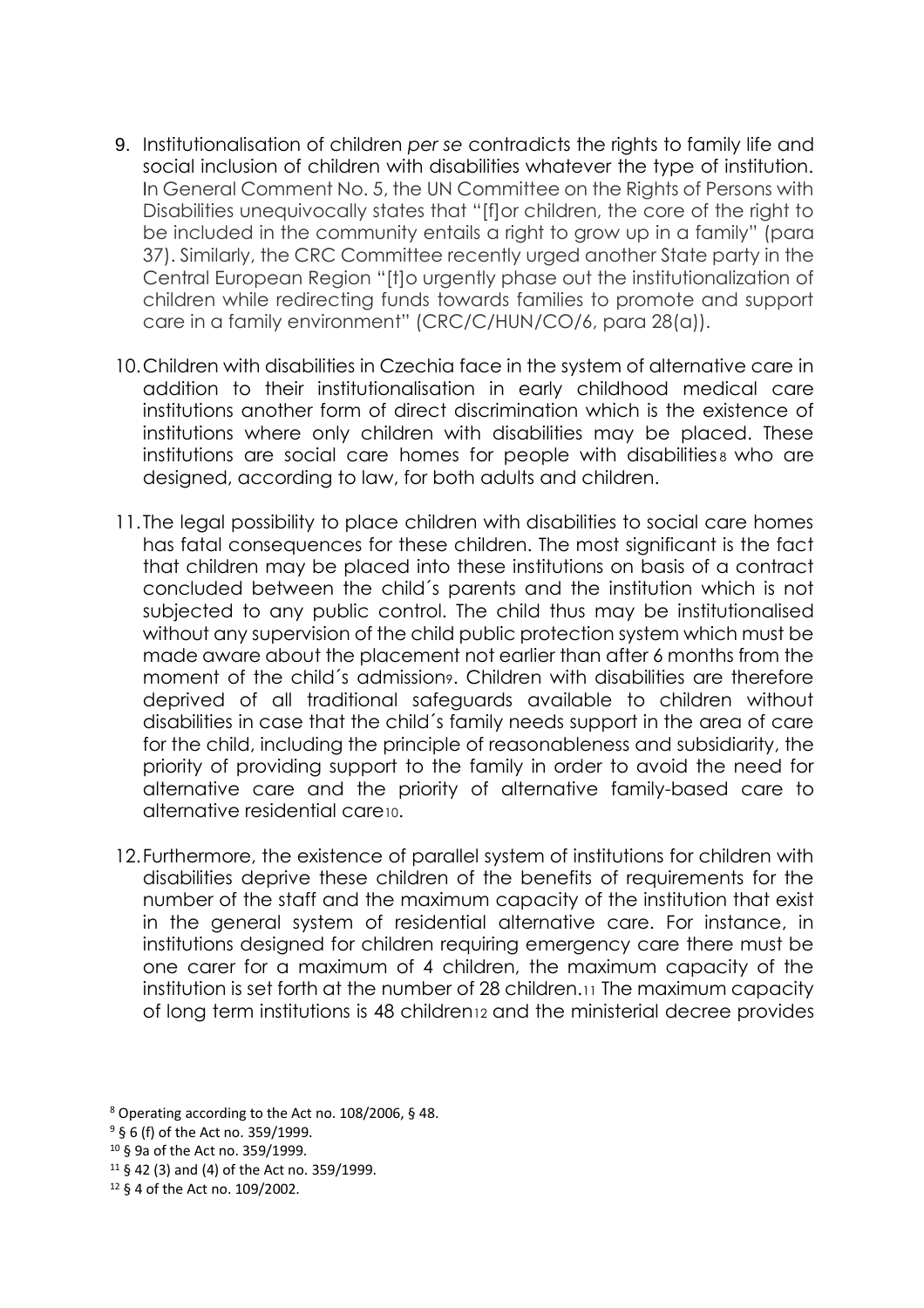for that as a rule there should be 3 carers for a maximum of 8 children13. No such regulation, however, exists for social care homes.

- 13.Moreover, there is no legal provision requiring the separation of children from adults in social care homes. Children therefore not rarely must live together with adults with disabilities what, in the end, heightens the risk of their abuse or exploitation in the institution.
- 14.In the end, since social care homes are designed according to the law for both, children and adults, there is no safeguard to protect the child with disability in extreme cases from lifelong institutionalisation at one place.
- 15.The existence of parallel system of alternative care institutions for children with disabilities shows that the general system of alternative residential care is either not accessible for children with disabilities or fails to provide these children with reasonable accommodations. Children with disabilities must therefore face double segregation – they are separated from other institutionalised children in need of alternative care. Since in 2018 there were 448 children in social care homes <sup>14</sup> compared to 6 475 children institutionalised in the general alternative care system15, we may argue that it should not require much effort to include these children into the general system and to end their parallel institutionalisation.

## **Recommendations**

- **Adopt necessary legislative amendments to end institutionalisation of children with disabilities in all settings including in social care homes – homes for people with disabilities.**
- **Prioritise support for families and the system of family-based alternative care for all children and prioritise the provision of in-home and community-based services.**

## **(c) Deprivation of liberty of children with psychosocial disabilities in alternative care institutions**

16. Another form of segregation of children with disabilities in the system of alternative care takes form of establishing different types of institutions where children are placed by a court order. The law sets forth special type of institutions for children with "serious behavioural problems" or "temporary or permanent mental disorder" due to which the child needs educationalmedical care. These institutions – children´s homes with school for children up to 15 and closed educational facilities for adolescents from 15 to 18 –

<sup>13</sup> § 2 (3) of the ministerial decree no. 438/2006.

<sup>14</sup> Data by the Ministry of Labour and Social Affairs (MoLSA). Available at:

https://www.mpsv.cz/documents/20142/975025/Statisticka rocenka z oblasti prace a socialnich veci 2018 [+%282%29.pdf/d16a5977-62d8-0ce2-bfd4-15d6118a9700.](https://www.mpsv.cz/documents/20142/975025/Statisticka_rocenka_z_oblasti_prace_a_socialnich_veci_2018+%282%29.pdf/d16a5977-62d8-0ce2-bfd4-15d6118a9700)

<sup>15</sup> 504 children in emmergency facilities and 5971 in long term institutional facilities. Data by the Ministry of Labour and Social Affairs: [https://www.mpsv.cz/web/cz/statistiky-1,](https://www.mpsv.cz/web/cz/statistiky-1) and the Ministry of Education, Youth and Sports: [http://toiler.uiv.cz/rocenka/rocenka.asp.](http://toiler.uiv.cz/rocenka/rocenka.asp)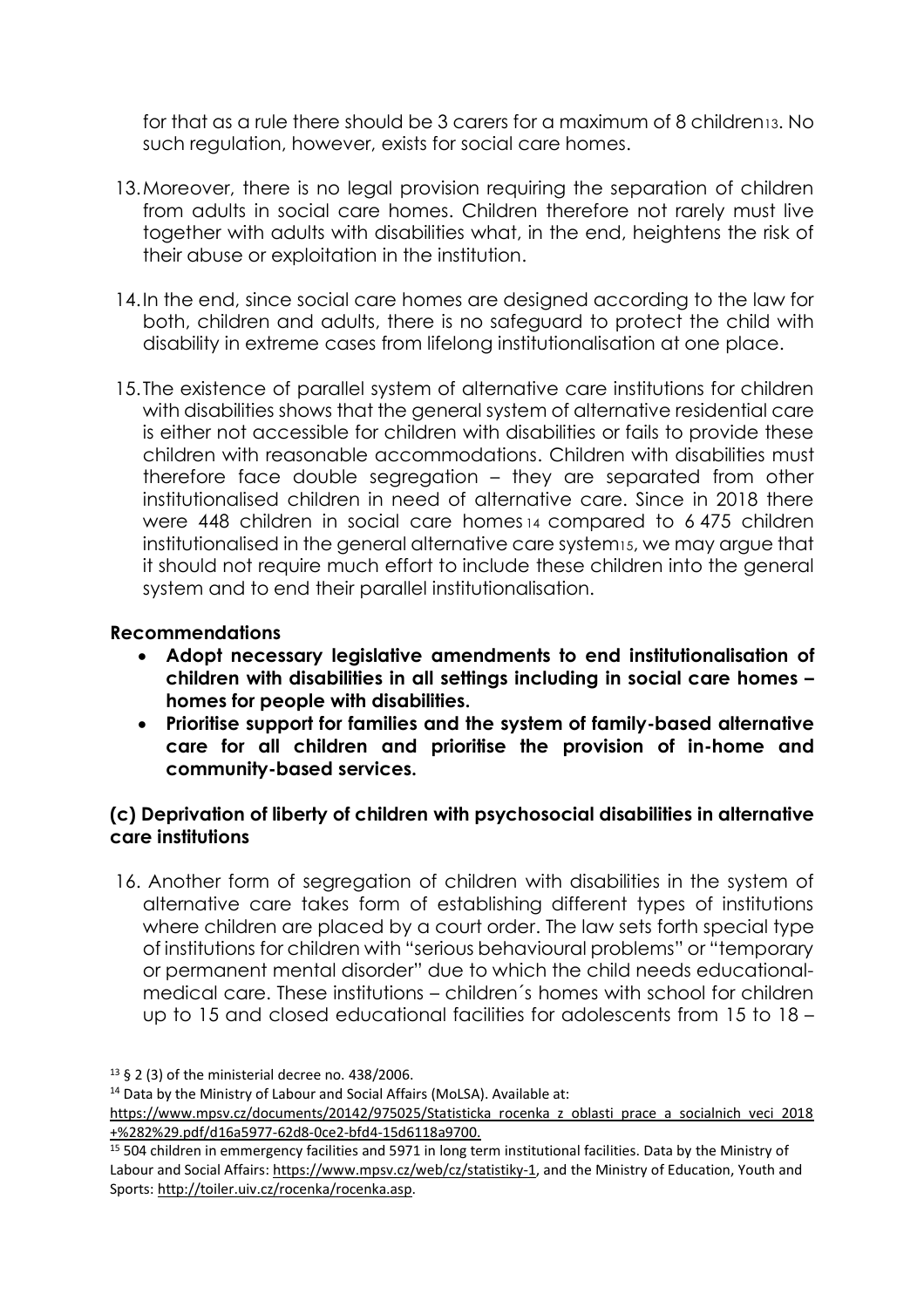operate as closed regime institutions and serve also for placement of children in conflict with the law by the juvenile justice system. The law requires to separate both categories of children, but this regulation is hardly respected in practice.<sup>16</sup>

- 17.By being placed in the closed regime institution children are denied the principle that alternative care should not impose such constraints on the child´s liberty and conduct that are not necessary to ensure the child´s effective protection from abduction, trafficking, sale and all other forms of exploitation. <sup>17</sup> Children in closed regime institutions are subjected to intensive control, strict daily regime and severe restrictions on their personal liberty. They attend mostly the school within the institution or established by the institution and the intern regulations of the institution give them only limited possibility to leave the institution. Their alternative care in fact results in their detention, contrary to their right guaranteed by Article 20 of the CRC.<sup>18</sup>
- 18. Unfortunately, Czechia plans no reform leading to elimination of these institutions. On the contrary, the Ministry of Education, Youth and Sports presented in 2019 a plan to further "specialize" these institutions according the type of disability and to strengthen their availability.<sup>19</sup>

## *Recommendation*

• **Adopt necessary legislative measures to eliminate closed regime institutions (children´s homes, closed educational institutions for adolescents and diagnostic institutions) as alternative care institutions.**

## **(d) Inclusive education and children with disabilities**

- 19.In 2016, the Ministry of Education introduced an amendment to the School Act with the aim of facilitating the process of integration and inclusion of all children into mainstream education. The amendment was accompanied by the adoption of decree no. 27/2016 which provided for more detailed and practical measures on the path to integration and inclusion. Despite this positive development, in 2018 the Ministry of Education introduced a highly controversial amendment to the decree which brings back the idea of segregation and seclusion.
- 20.The amendment of ministerial decree no. 27/2016 removed a provision encompassing a principle to educate children with disabilities predominantly in mainstream schools. This amendment was subjected to

<sup>&</sup>lt;sup>16</sup> As shows a submission by the Government Council for Human Rights of 29/10/2019. Available in Czech at: [https://www.vlada.cz/cz/ppov/rlp/cinnost-rady/zasedani-rady/jednani-rady-dne-29--rijna-2019-178895/.](https://www.vlada.cz/cz/ppov/rlp/cinnost-rady/zasedani-rady/jednani-rady-dne-29--rijna-2019-178895/)

<sup>17</sup> UN Guidelines on Alternative Care, Guideline 93.

<sup>18</sup> CRC/C/GC/21, para. 44.

<sup>&</sup>lt;sup>19</sup> Long term intention of development of the educational structures 2019-2023 prepared by the Ministry of Education, Youth and Sports in 2019. Available in Czech at: [http://www.msmt.cz/ministerstvo-zverejnilo](http://www.msmt.cz/ministerstvo-zverejnilo-dlouhodoby-zamer-vzdelavani-a)[dlouhodoby-zamer-vzdelavani-a.](http://www.msmt.cz/ministerstvo-zverejnilo-dlouhodoby-zamer-vzdelavani-a)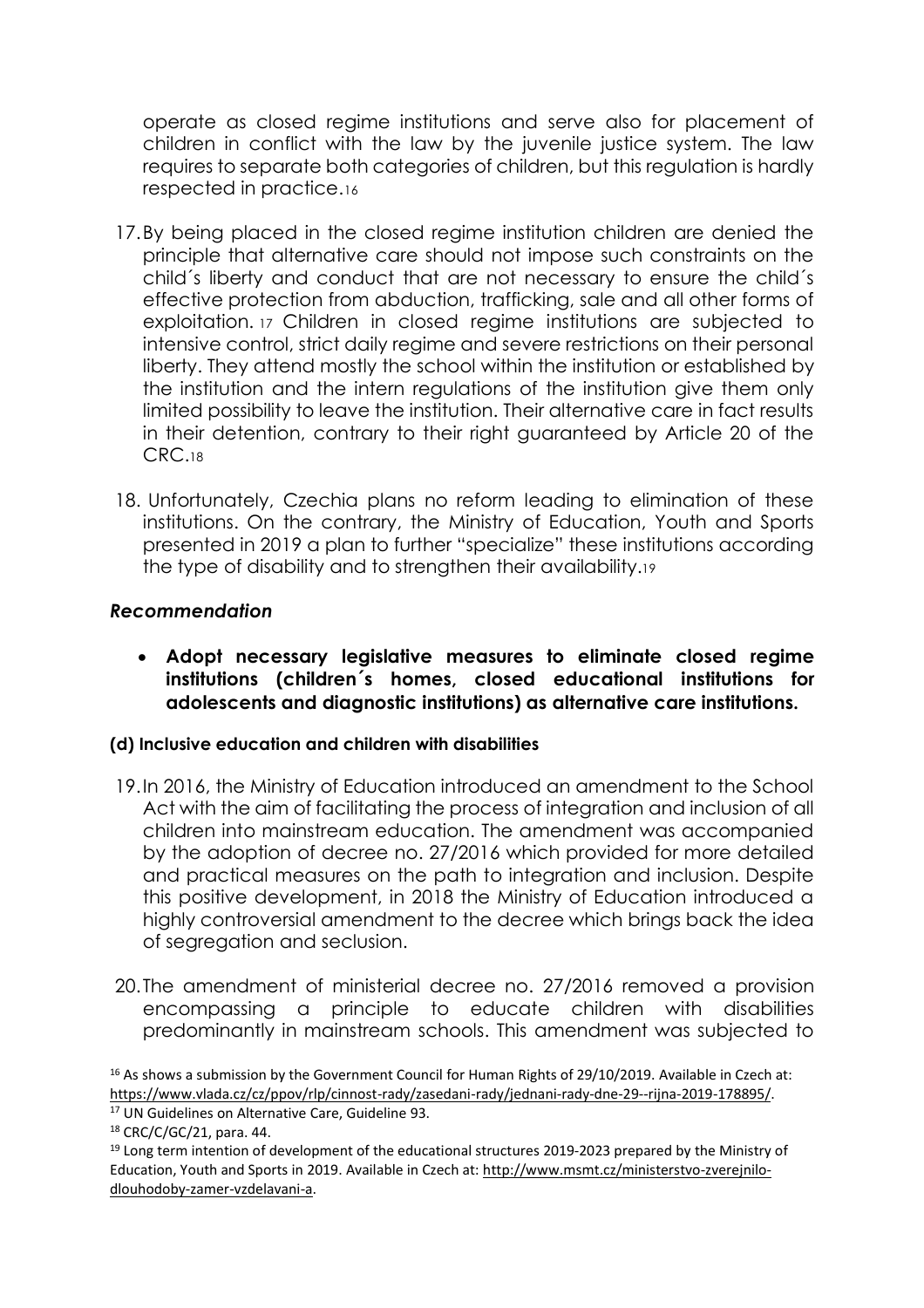critique by the Public Defender of Rights as "*a step back in the view of measures that Czech Republic has adopted since 2016 when The UN Committee on the Rights of Persons with Disabilities published Concluding observations on the Czech Republic*" and that "*repeal of this provision could send a negative sign of diversion from learning together*." The Public Defender also noted that although the principle concerned could be implicitly deduced from the Education Act provisions, its role in the ministerial decree was not insignificant as it could be viewed as an important safeguard against incorrect placing children in special schools and classes.<sup>20</sup>

#### **Recommendations:**

- **Ensure accessible inclusive education system in practice and through legislation and repeal any adopted retrogressive measures;**
- **Secure sufficient material, financial and human resources as well expert support in order to enable basic and secondary schools to ensure inclusive education in practice for all children, pupils and students with disabilities.**

#### **(e) Effective legal protection**

- 21.Children with disabilities are discriminated in all areas of life, including access to education, community-based services, other public services. In the meantime, the system of and protection against discrimination which should ensure their rights are respected remains highly inefficient. The 2016 data of the Public Defender of Rights shows that only 10 % of alleged victims of discrimination have reported it and only 4 % of these cases were brought to a court. It has been recommended by various authorities,<sup>21</sup> as well as in the 2012 Universal Periodic Review Conclusions, that the Czech Republic should strengthen the protection of victims of discrimination by, *inter alia*, adopting the possibility to file an *actio popularis* by NGOs or the Ombudsperson. Unfortunately, the Government has not implemented these recommendations.
- 22. Further, the Antidiscrimination Act no. 198/2009 fails to properly define the concept of reasonable accommodation. As emphasized in Article 2 of the CRPD, denial of reasonable accommodation constitutes a form of discrimination, where the burden of proof before courts is reversed. The existing definition of this term is, in the Czech legislation, too narrow and not in compliance with the UN CRPD. No guidance as to what constitutes reasonable accommodation is provided and the Czech Law or jurisprudence does not specify, whether the victim is to carry the burden of

<sup>&</sup>lt;sup>20</sup> Public Defender of Rights. Comments on the draft Decree amending Decree No. 27/2016 Coll., On the education of children with special educational needs and talented children, as amended by Decree No. 416/2017 Coll., para 2. Available in Czech at: [https://eso.ochrance.cz/Nalezene/Edit/6466.](https://eso.ochrance.cz/Nalezene/Edit/6466)